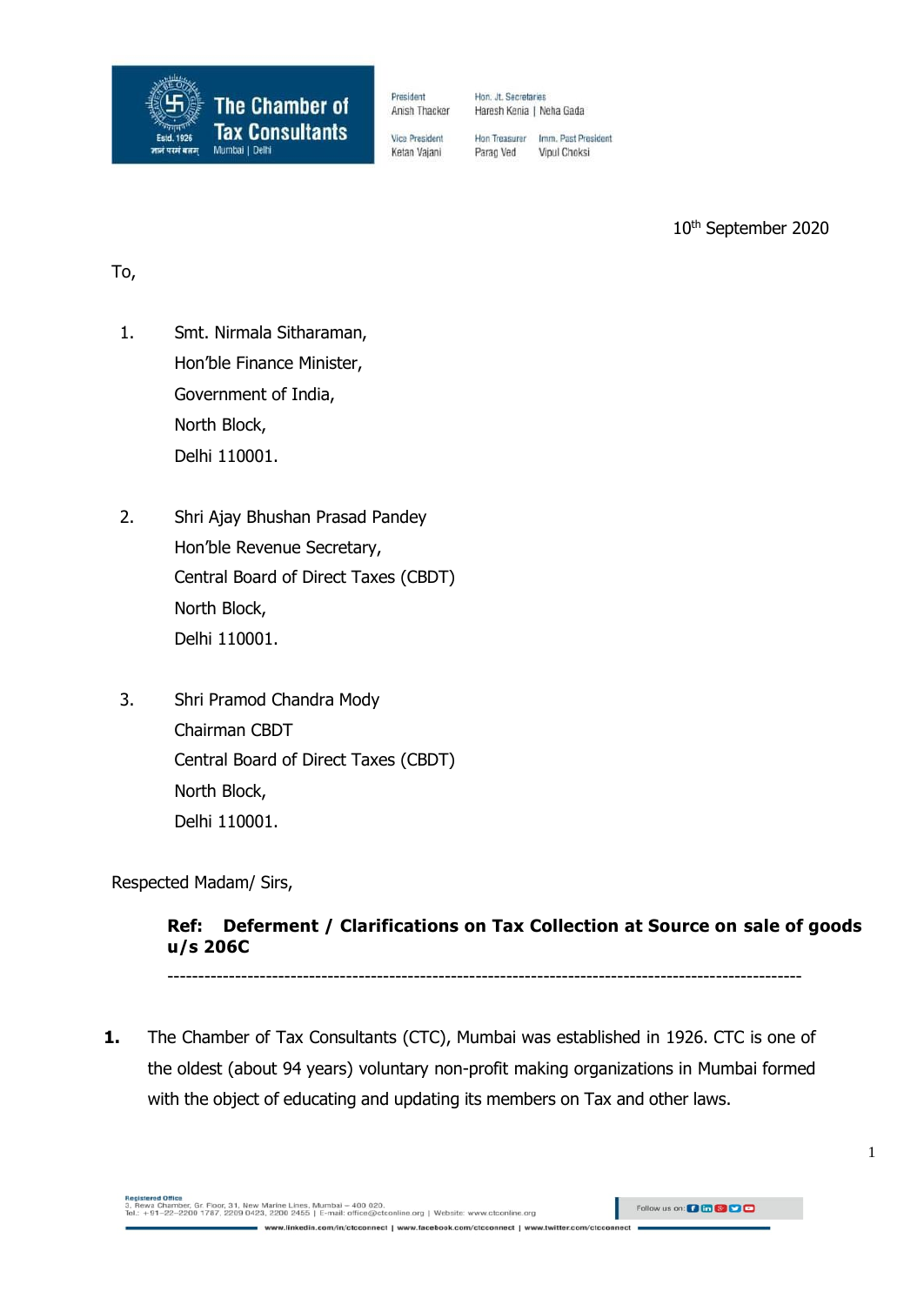

Hon. Jt. Secretaries<br>Haresh Kenia | Neha Gada Hon Treasurer Imm. Past President Parag Ved Vipul Choksi

It has a robust membership strength of about 4000 professionals comprising of Advocates, Chartered Accountants and Tax Practitioners. It has from time to time made various representations to different Government Authorities drawing their attention to pressing issues.

Section 206C (1H) and its Rationale introduced in Finance Act 2020.

**2.** The Government has introduced a new provision relating to tax collection at source (TCS) in the Finance Act 2020. Section 206C(1H) provides for TCS on sale of goods at the rate of 0.1%. As per the memorandum on the finance bill, the provision has been introduced to "widen and deepen the tax net".

### **3. Repeal of the provisions relating to the TCS on sale of goods**

Based on the feedback received from our members , the new TCS levy is going to result in a significant compliance burden. We believe that TCS @ 0.1% is not likely to result in significant increase in revenue base (offset by lower payment of advance tax) but would only result in increasing compliance burden by reporting of sale of goods above Rs. 50 lakhs and there by increase in cost of such compliances. Considering the high threshold of Rs 50 lakhs sales per buyer, the relevant sales data is already reflected in the GST return filed by the seller, infact the exemption threshold is lower i.e. Rs 40 lakhs in aggregate in case of Goods and Service Act. Thus, the data relating to the sale of goods is already available with the Government through the GST administration and the construct of GST Number is such that sales data can be easily collated for each PAN. As gathered from the media reports<sup>1</sup>, we understand that recently CBDT and CBIC have signed a Memorandum of Understanding (MOU) for the data exchange including the data from GSTN. Accordingly, the objective of

- Rewa Chamber, Gr. Floor, 31, New Marine Lines, Mumbal – 400 020.<br>el.: +91–22–2200 1787, 2209 0423, 2200 2455 | E-mail: office@ctconline.org | Website: www.ctconline.org

Follow us on: 0 m 8 0 0

www.linkedin.com/in/ctcconnect | www.facebook.com/ctcconnect | www.twitter.com/ctcconnect

<sup>1</sup> <https://www.livemint.com/politics/policy/cbdt-cbic-ink-pact-for-sharing-taxpayer-s-data-11595331144876.html> and<https://www.financialexpress.com/economy/cbdt-cbic-sign-pact-for-data-sharing/2031016/>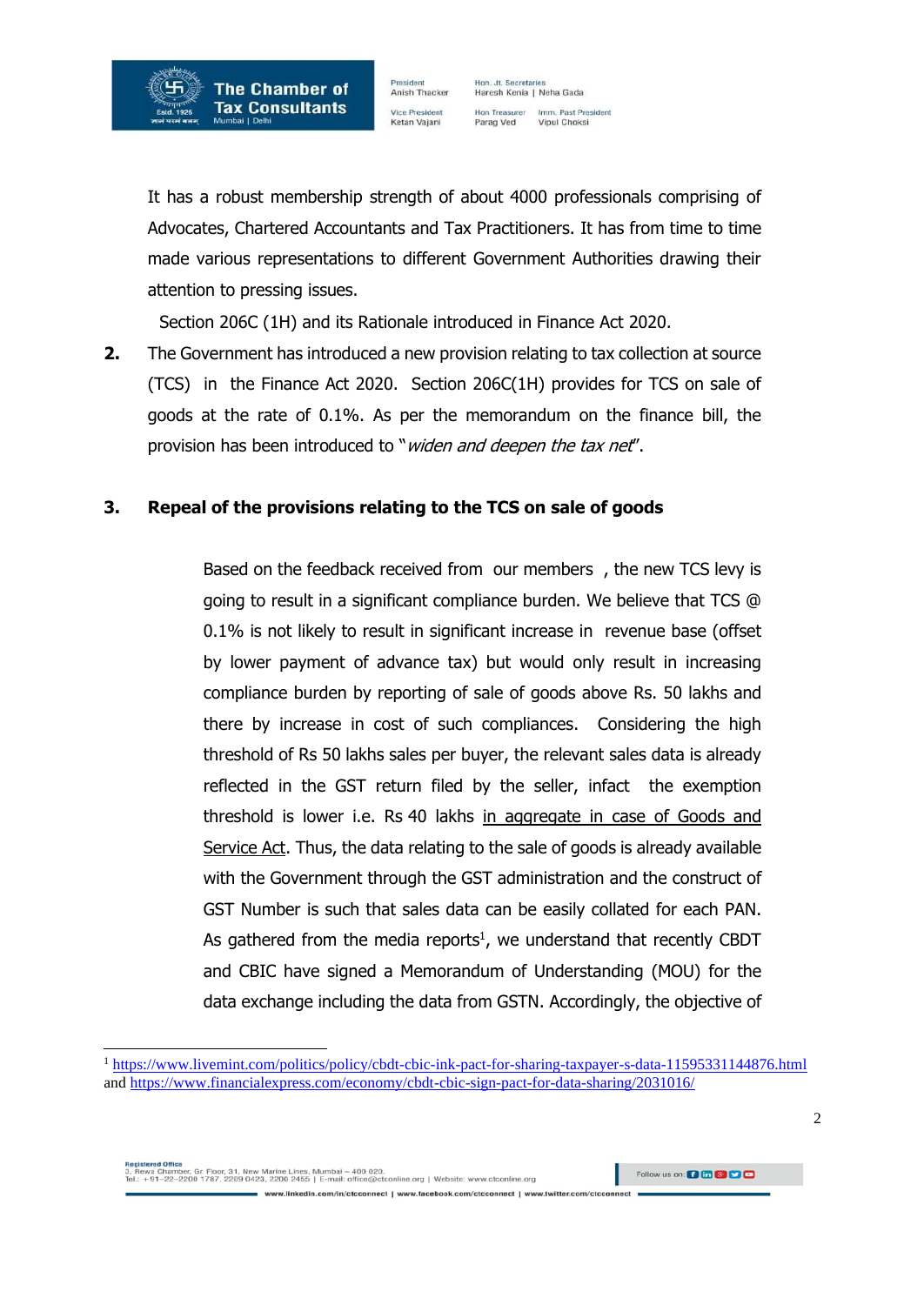Hon. Jt. Secretaries<br>Haresh Kenia | Neha Gada Imm. Past President Hon Treasurer Parag Ved Vipul Choksi

the newly introduced provision of TCS which is to "*widen and deepen the* tax net" is already achieved by the Government. Therefore, the new levy of TCS would only increase the compliance burden on the industry without commensurate benefit or revenue to the tax administration.

We therefore sincerely request the Government to reconsider its decision to enact the new TCS levy as it results in increase in compliance burden without increase in significant increase in Tax base. It would be a great relief to the assessee's if the operation of this new levy is suspended or atleast restricted to goods on which GST is not levied (exempt supplies).

# **4. Without Prejudice to above in case the said provision can not be removed then we request the deferment of the provisions relating to the TCS on sale of goods by 12 months**

The recent statistical data released<sup>2</sup> by the Government has reported a contraction of 23.9% in the Q1 of 2020-21. The Covid-19 pandemic has impacted the overall economy and the businesses.

The introduction of TCS on sale of goods requires a significant change in the IT systems and business processes. Further, the levy also requires various changes in the commercial contracts. These are going to increase the burden of the businesses which are still recovering from the effects of Covid-19 pandemic.

Government has already announced several measures to provide relief to the taxpayers. Considering this background and the objective of TCS levy, without prejudice to our comment in para 3 above, alternatively, it is suggested to defer the levy of TCS on sale of goods by at least 12 (twelve) months. This deferment will allow the businesses to have adequate time to understand and carry out the

www.linkedin.com/in/ctcconnect | www.facebook.com/ctcconnect | www.twitter.com/ctcconnect

. Rewa Chamber, Gr. Floor, 31, New Marine Lines, Mumbai – 400 020.<br>II.: +91–22–2200 1787, 2209 0423, 2200 2455 | E-mail: office@ctconline.org | Website: www.ctconline.org

Follow us on: 0 m 8 0 0

<sup>2</sup> Government of India Press Release dated 31 August 2020 -

[http://www.mospi.gov.in/sites/default/files/press\\_release/PRESS\\_NOTE-Q1\\_2020-21.pdf](http://www.mospi.gov.in/sites/default/files/press_release/PRESS_NOTE-Q1_2020-21.pdf)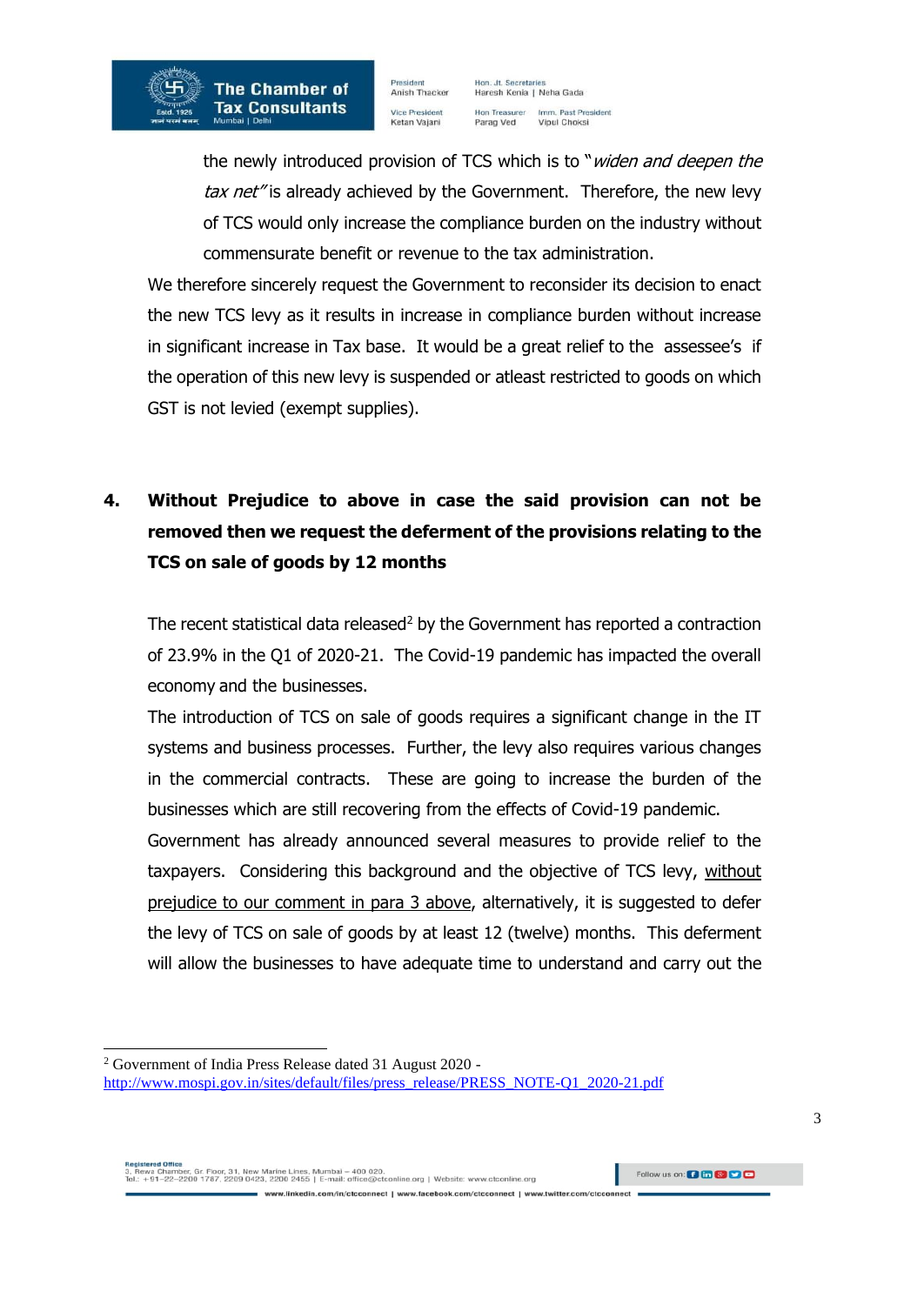

changes in the systems and business processes which have been disrupted since March 2020 due to Covid-19.

### **5. Specific clarifications for smooth implementation of TCS on sale of goods**

Without prejudice to our suggestions in paras 3 and 4 above, we would like to highlight certain issues relating to the levy of TCS on sale of goods. An early clarification from the CBDT on these issues will greatly facilitate smooth implementation of this new TCS levy.

We would like to highlight that the CBDT has been bestowed with the power to remove the difficulties under sub-section (1-I) of Section 206C.

## **5.1. Levy of TCS on invoice value including GST or excluding GST**

- **5.1.1.** TCS shall apply on "consideration for sale of any goods". Sale of goods attract GST and the total value of invoice includes the consideration for sale of goods and the GST amount. Currently, it is not clear on whether TCS should be charged on the invoice value including GST or excluding GST.
- 5.1.2.In the context of applicability of Tax Deduction at Source (TDS) on GST, the Government has issued a clarification<sup>3</sup> and as per the clarification, TDS shall be applicable on the value of the transaction excluding GST. This clarification has removed the hardships faced by taxpayers of paying "tax on tax".
- 5.1.3.It is sincerely suggested to issue a similar clarification that TCS on sale of goods under Section 206C(1H) applies on the value of goods excluding GST. This shall remove the hardships on the taxpayers.

<sup>&</sup>lt;sup>3</sup> Circular No 23 dated 19 July 2017

[https://www.incometaxindia.gov.in/communications/circular/circular\\_23\\_2017.pdf](https://www.incometaxindia.gov.in/communications/circular/circular_23_2017.pdf)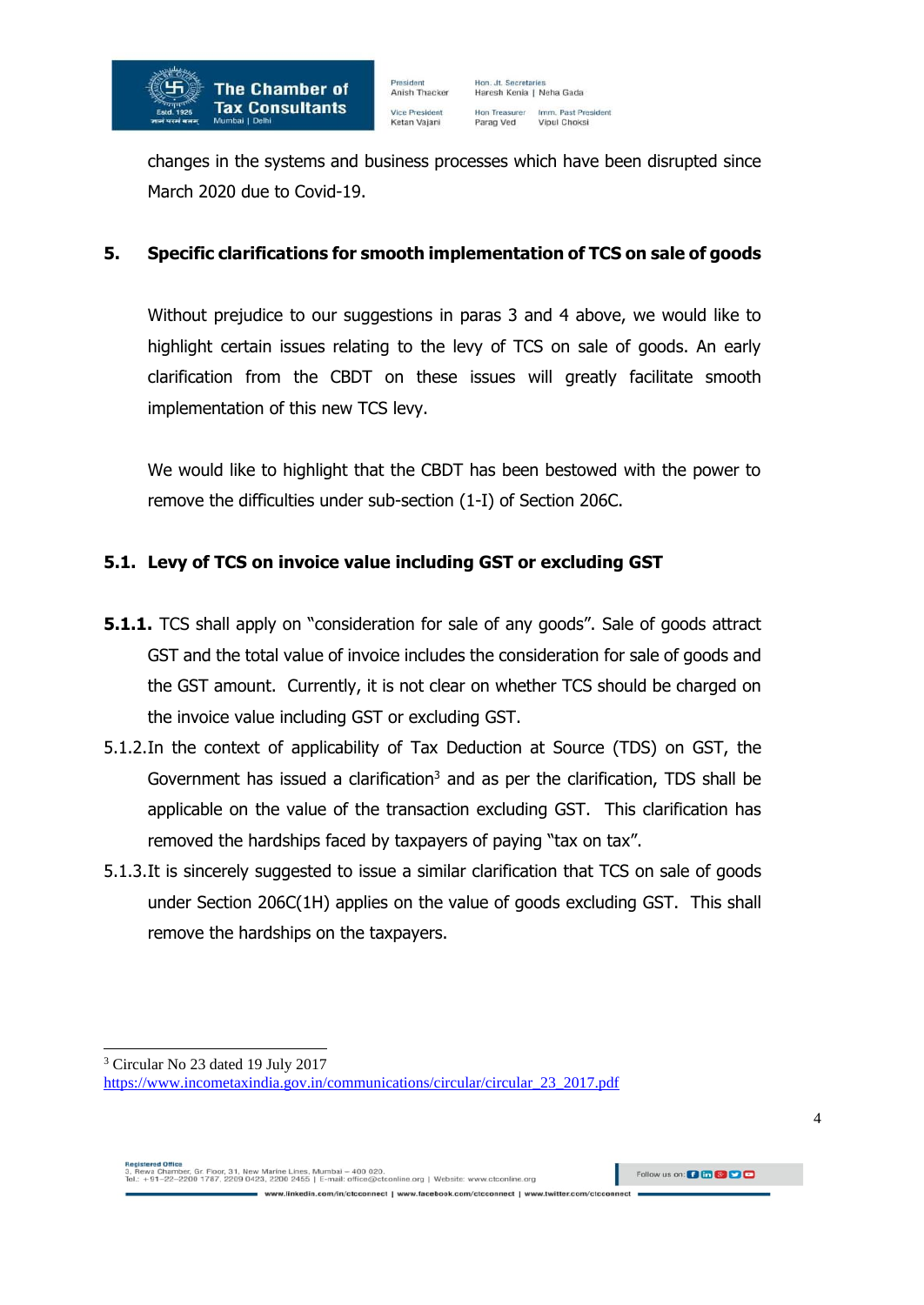

5.1.4.Further, it is suggested that while calculating the threshold of Rs 50 lakhs or Rs 10 crores u/s 206C(1H), the value of indirect taxes such as GST should be excluded.

#### **5.2. TCS on advance amounts received**

TCS is applicable on consideration for sale of goods and is levied at the "time of receipt of the amount." Thus, it is not very clear that whether TCS should be applicable on the advance amount received from the customer, since the sale of goods has not yet taken place. Further in case where the entire consideration was received by way of advance prior to applicability of provisions but invoice will be raised subsequently after the applicability upon sale of goods then whether the provisions of TCS will apply or not .

Thus, It is suggested to clarify that in case where the advance amount is received, TCS should be applicable at the time of actual "sale of goods".

#### **5.3. Relief to specific categories of buyers and sellers**

5.3.1.The definition of buyer and seller as provided u/s 206C(1H), provides for the Government to notify other persons subject to the conditions.

#### **5.3.2. Exclusions from the definition of buyer –**

a) It is suggested that Government may notify entities covered under The United Nations (Privileges and Immunities) Act, 1947 as excluded persons from the definition of the buyer. The list of specialized agencies of the United Nations and Other International Organizations is available on the IT Department website<sup>4</sup>.

b) It is suggested that charitable institutions registered under Section 12AA /12AB and entities notified u/s 10(23C) of the Act should be excluded from the

www.linkedin.com/in/clcconnect | www.facebook.com/clcconnect | www.twitter.com/clcconnect

<sup>4</sup> [https://www.incometaxindia.gov.in/Booklets%20%20Pamphlets/Tax-Treatment-of-Foreign-Income-of-Persons-](https://www.incometaxindia.gov.in/Booklets%20%20Pamphlets/Tax-Treatment-of-Foreign-Income-of-Persons-Resident-in-India-2018.pdf)[Resident-in-India-2018.pdf](https://www.incometaxindia.gov.in/Booklets%20%20Pamphlets/Tax-Treatment-of-Foreign-Income-of-Persons-Resident-in-India-2018.pdf)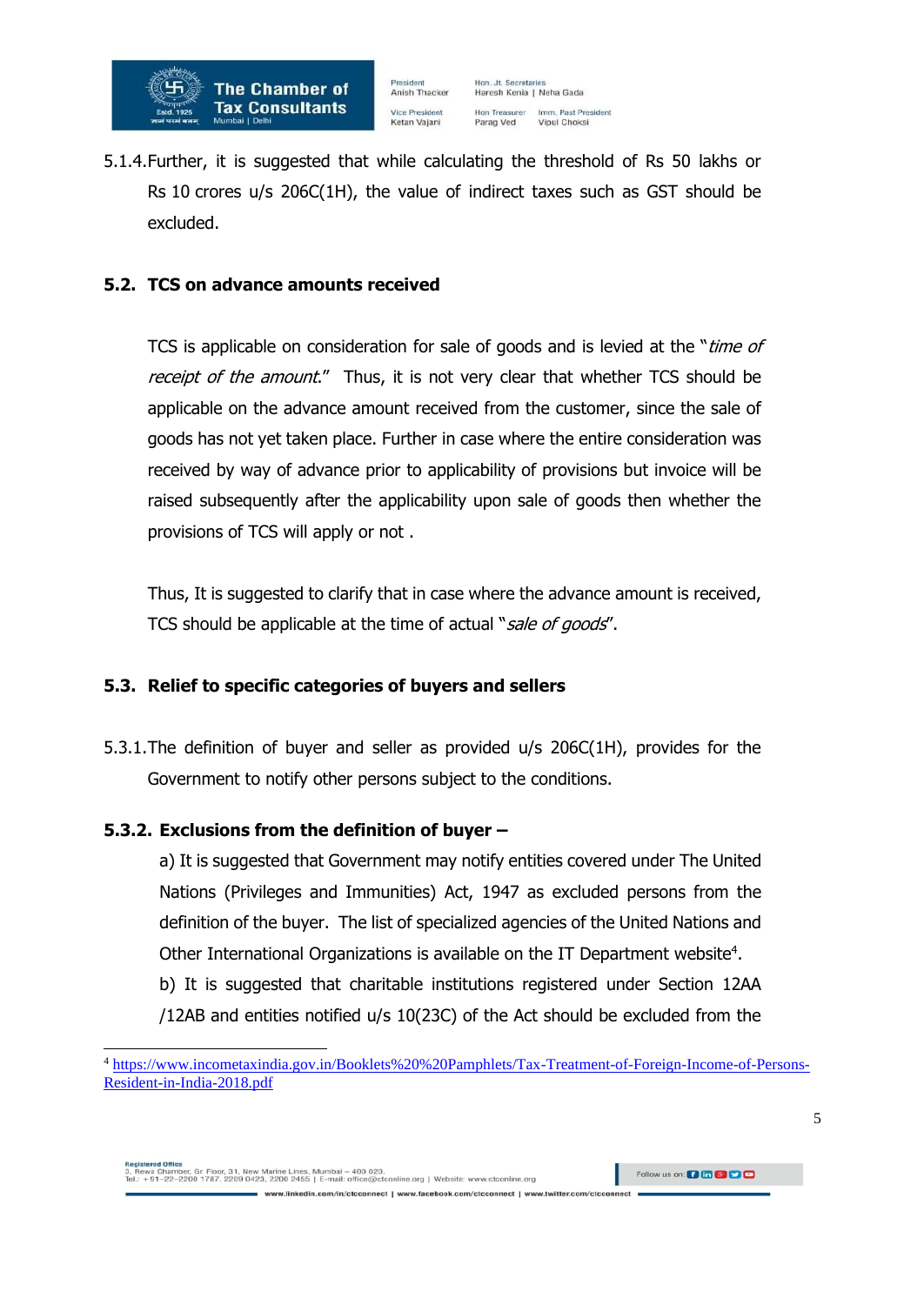

Hon. Jt. Secretaries<br>Haresh Kenia | Neha Gada Hon Treasurer Imm. Past President Parag Ved Vipul Choksi

definition of the buyer. TCS (even though a small amount) would result in cashflow blockage for such non-tax-paying entities. Keeping a track of TCS and claiming a credit for the same would result into an administrative burden for such entities especially since many of these entities do not have sufficient resources. c) Based on the jurisprudence "electricity" is considered as goods. Many private companies generate power which is further supplied to the distribution companies which are state run entities or Boards. It is suggested that such entities should be excluded from the definition of buyer.

## 5.3.3.**Exclusions from the definition of Seller –**

a) It is suggested that charitable institutions registered under Section 12AA /12AB and entities notified u/s 10(23C) of the Act should be excluded from the definition of the seller. The TCS levy would result into an administrative burden for such entities especially since many of these entities do not have sufficient resources.

b) Based on the jurisprudence<sup>5</sup> "electricity" is considered as goods. The TCS would therefore be applicable on the value of electricity bill if it exceeds the prescribed thresholds. It is suggested that power generation companies (especially the state electricity boards) should be excluded from the definition of seller.

## **5.4. Tracking of buyers – PAN / TAN**

a) It may be clarified if a new Tax Identification Number (TAN) is necessary for the TCS compliance.

b) Further, it may be clarified if the threshold of Rs 50 lakhs is to be determined qua per PAN or TAN.

Follow us on: 0 m 8 0 0

<sup>5</sup> State of Andhra Pradesh v. National Thermal Power Corporation (2002) 127 STC 280 (SC) and CST v. Madhya Pradesh Electricity Board (1969) 2 SCR 939 (SC)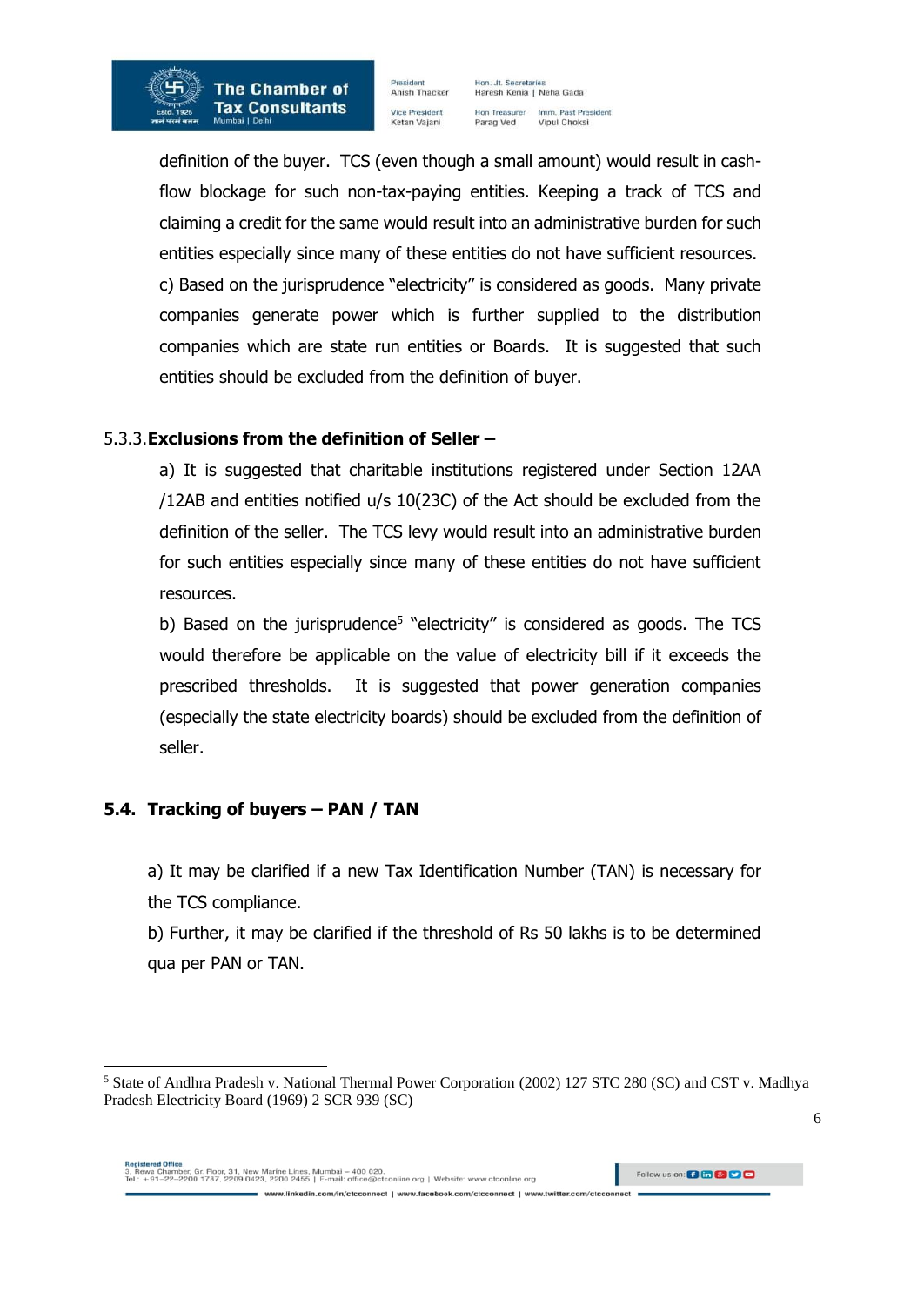

### **5.5. Transition Provisions – sales / collections before 1 October 2020**

- 5.5.1.TCS levy shall be applicable from financial year 2020-21 and with effect from 1 October 2020. Being the first year and effective date being in the middle of the financial year, certain transition issues would be relevant.
- 5.5.2.TCS is applicable if the aggregate value of sales per buyer exceeds Rs 50 lakhs. While computing the threshold of Rs 50 lakhs for FY 2020-21, it is not clear whether the sales made, or collection received before 1 October 2020 should be considered.
- 5.5.3.It is suggested to clarify that collections received before 1 October 2020 should be excluded from the threshold of Rs 50 lakhs for FY 2020-21.
- 5.5.4.Further, it is suggested to clarify that sales made before 1 October 2020 and where collection is made after 1 October 2020 should not be subject to levy of TCS.
- 5.5.5.Further, it is suggested to clarify that sales made after 1 October 2020 and where advance is received before 1 October 2020 should not be subject to levy of TCS.

## 5.6. **Transition Provisions – change in TCS rate for FY 2020-21 and FY 2021- 22**

- 5.6.1.As per the Covid -19 relief provided for FY 2020-21, the rate of TCS has been reduced from 0.1% to 0.075% for the FY 2020-21.
- 5.6.2.In case where sales are effected during the FY 2020-21, the sales invoice would cover TCS @ 0.075%. However, if the customer makes the payment in FY 2021- 22, the TCS at the higher rate of 0.1% would apply.
- 5.6.3.Accordingly, it is suggested to clarify that for sales effected during the FY 2020- 21, the TCS @ 0.075% should apply even if the actual payment is made in FY 2021-22 or later years.

#### **5.7. Application for the lower rate of TCS**

Section 206C(9) of the Act provides for the lower rate of TCS based on an application made before the assessing officer (AO). The lower TCS rate could be